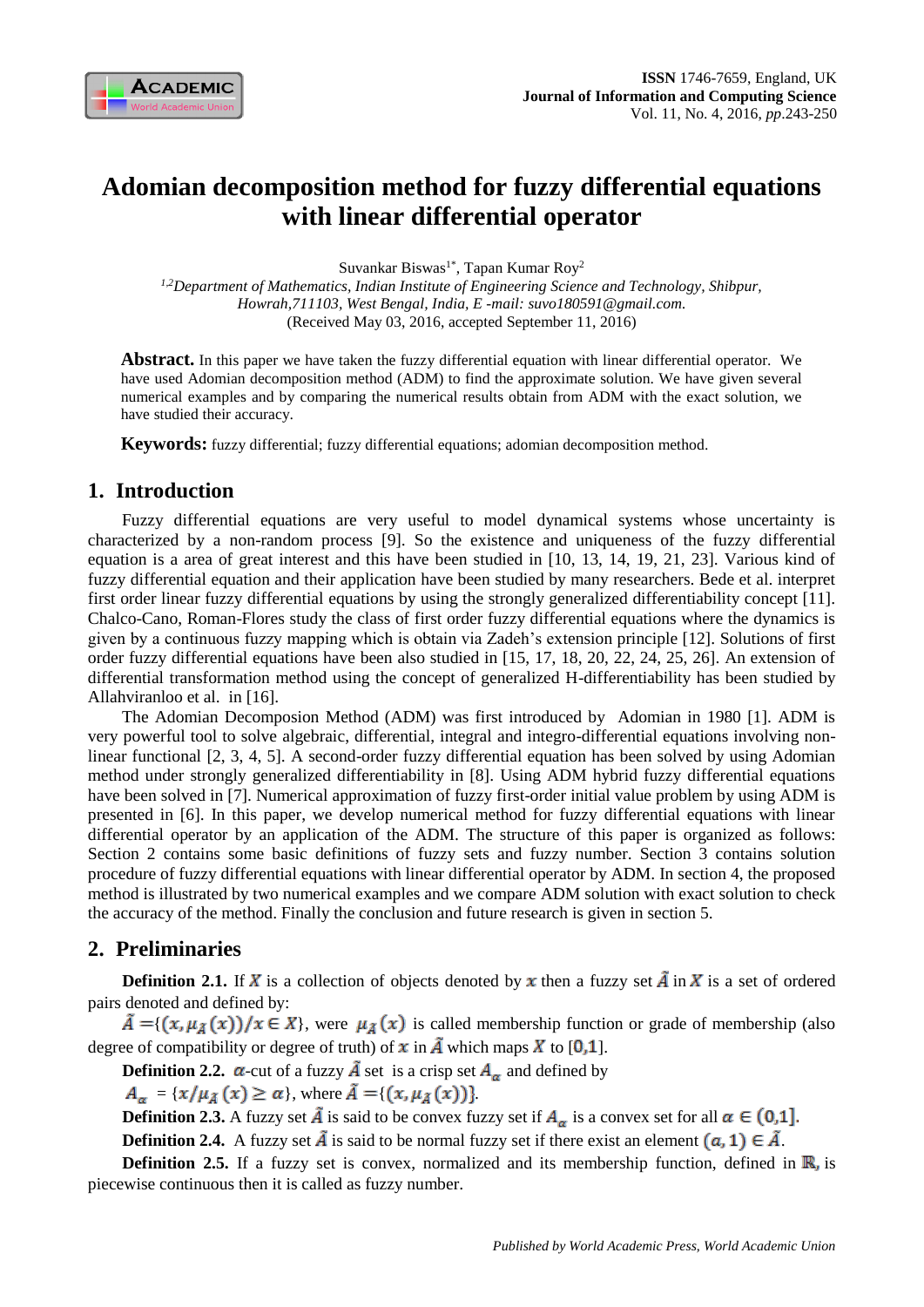A triangular fuzzy number  $\tilde{A}$  is denoted by  $(a_1, a_2, a_3)$  and it is a fuzzy set  $\{ (x, \mu_{\tilde{A}}(x)) \}$  where

$$
\mu_{\tilde{A}}(x) = \begin{cases} \frac{x-a_1}{a_2 - a_1}, a_1 \le x \le a_2\\ \frac{a_3 - x}{a_3 - a_2}, a_2 \le x \le a_3\\ 0, \text{ otherwise} \end{cases}.
$$

 $\tilde{A}$  is called positive triangular fuzzy number if  $a_1 > 0$  and negative triangular fuzzy number if  $a_3 < 0$ .

**Definition 2.6.** [27]. Let E be the set of all upper semicontinuous normal convex fuzzy numbers with bounded  $\alpha$ -cut intervals. It means if  $\tilde{v} \in E$  then the  $\alpha$ -cutset is a closed bounded interval which is denoted by

$$
v_{\alpha} = [v_1, v_2]
$$

For arbitrary  $u_{\alpha} = [u_1, u_2], v_{\alpha} = [v_1, v_2]$  and  $k \ge 0$ , addition  $(u_{\alpha} + v_{\alpha})$  and multiplication by are defined as  $(u + v)_{1}(a) = u_{1}(a) + v_{1}(a)$ ,  $(u + v)_{2}(a) = u_{2}(a) + v_{2}(a)$ ,  $(ku)_{1}(a) = ku_{1}(a)$ ,  $(ku)_2(a) = ku_2(a)$ .

Since each  $y \in R$  can be regarded as a fuzzy number  $\tilde{y}$  defined by

$$
\mu_{\tilde{y}}(x) = \begin{cases} 1 & \text{if } x = y, \\ 0 & \text{if } x \neq y. \end{cases}
$$

The Hausdorff distance between fuzzy numbers given by D:E $\times$ E $\rightarrow$  R<sub>+</sub>U {0},

$$
D(\tilde{u}, \tilde{v}) = \frac{\sup \text{Max} \left\{ |u_1(\alpha) - v_1(\alpha)|, |u_2(\alpha) - v_2(\alpha)| \right\}}{\alpha \in [0, 1]}
$$

It is easy to see that  $D$  is a metric in  $E$  and has the following properties (see [28])

(i)  $D(\tilde{u} \oplus \tilde{w}, \tilde{v} \oplus \tilde{w}) = D(\tilde{u}, \tilde{v}), \forall \tilde{u}, \tilde{v}, \tilde{w} \in E$ 

(ii)  $D(k \bigodot \tilde{u}, k \bigodot \tilde{v}) = |k| D(\tilde{u}, \tilde{v}), \forall k \in R, \tilde{u}, \tilde{v} \in E,$ 

(iii)  $D(\tilde{u} \oplus \tilde{v}, \tilde{w} \oplus \tilde{e}) \leq D(\tilde{u}, \tilde{w}) + D(\tilde{v}, \tilde{e}), \forall \tilde{u}, \tilde{v}, \tilde{w}, \tilde{e} \in E$ 

(iv) (D,E) is a complete metric space.

**Definition 2.7.** (see [24]). Let  $f: \mathbb{R} \to \mathbb{E}$  be a fuzzy valued function. If for arbitrary fixed  $t_0 \in \mathbb{R}$  and  $\epsilon > 0$ , a  $\delta > 0$  such that

$$
|t-t_0| < \delta \Rightarrow D(f(t), f(t_0)) < \epsilon,
$$

 $f$  is said to be continuous.

## **3. Fuzzy differential equation with linear differential operator**

The fuzzy differential equation with linear differential operator is as follows:

$$
L\tilde{u}(t) + R\tilde{u}(t) + N(t, \tilde{u}(t)) = \tilde{g}(t)
$$
\n(1)

 $\tilde{u}^j(a) = \tilde{a}_{j,j} = 0, 1, \dots, m-1$ , where  $\tilde{g}(t)$  is a fuzzy function of t, L is the highest order linear differential operator of order m,  $\vec{R}$  is the remaining part of the linear differential operator and  $\vec{N}$  may be linear or nonlinear function of t and  $\tilde{u}(t)$ . Here, in general, we take N as a nonlinear function of t and  $\tilde{u}(t)$ such that

$$
N_1(t, u_1, u_2) = \sum_{i=1}^{t_1} F_{1i}(t, u_1) F_{2i}(t, u_2)
$$
\n(2)

$$
N_2(t, u_1, u_2) = \sum_{j=1}^{l_2} G_{1j}(t, u_1) G_{2j}(t, u_2)
$$
\n(3)

where  $u_{\alpha}(t) = [u_1(t, \alpha), u_2(t, \alpha)], [N_1(t, u_1, u_2), N_2(t, u_1, u_2)] = N(t, [u_1(t, \alpha), u_2(t, \alpha)]),$ ,  $G_{1j}(t, u_1)$  are functions of t and  $u_1(t, \alpha)$  and  $F_{2i}(t, u_1)$ ,  $G_{2j}(t, u_1)$  are functions of

and 
$$
u_1(t, a_1)
$$
,  $u_1(t, a_1)$  are functions of t and  $u_1(t, a)$  and  $u_2(t, a_1)$ ,  $u_2(t, a_1)$  are functions of t  
and  $u_2(t, a)$ ,  $i = 1, 2, ..., l_1$ ,  $j = 1, 2, ..., l_2$ .  
Let,  $[H_1(u_1, u_2), H_2(u_1, u_2)] = R[u_1(t, a), u_2(t, a)]$ ,  $a_{ja} = [a_{j1}(a), a_{j1}(a)]$  and

$$
H_2(u_1, u_2) = R[u_1(t, \alpha), u_2(t, \alpha)], a_{ja} = [a_{j1}(\alpha), a_{j1}(\alpha)] \text{ and}
$$
  
\n
$$
g_{\alpha}(t) = [g_1(t, \alpha), g_2(t, \alpha)]
$$
\n(4)

Now, from (1) we get

$$
L[u_1(t, \alpha), u_2(t, \alpha)] + R[u_1(t, \alpha), u_2(t, \alpha)] + N(t, [u_1(t, \alpha), u_2(t, \alpha)]) = [g_1(t, \alpha), g_2(t, \alpha)] \tag{5}
$$
  
Therefore,

$$
Lu_1(t, \alpha) + H_1(u_1, u_2) + N_1(t, u_1, u_2) = g_1(t, \alpha)
$$
\n(6)

and

$$
Lu_2(t, \alpha) + H_2(u_1, u_2) + N_2(t, u_1, u_2) = g_2(t, \alpha) \tag{7}
$$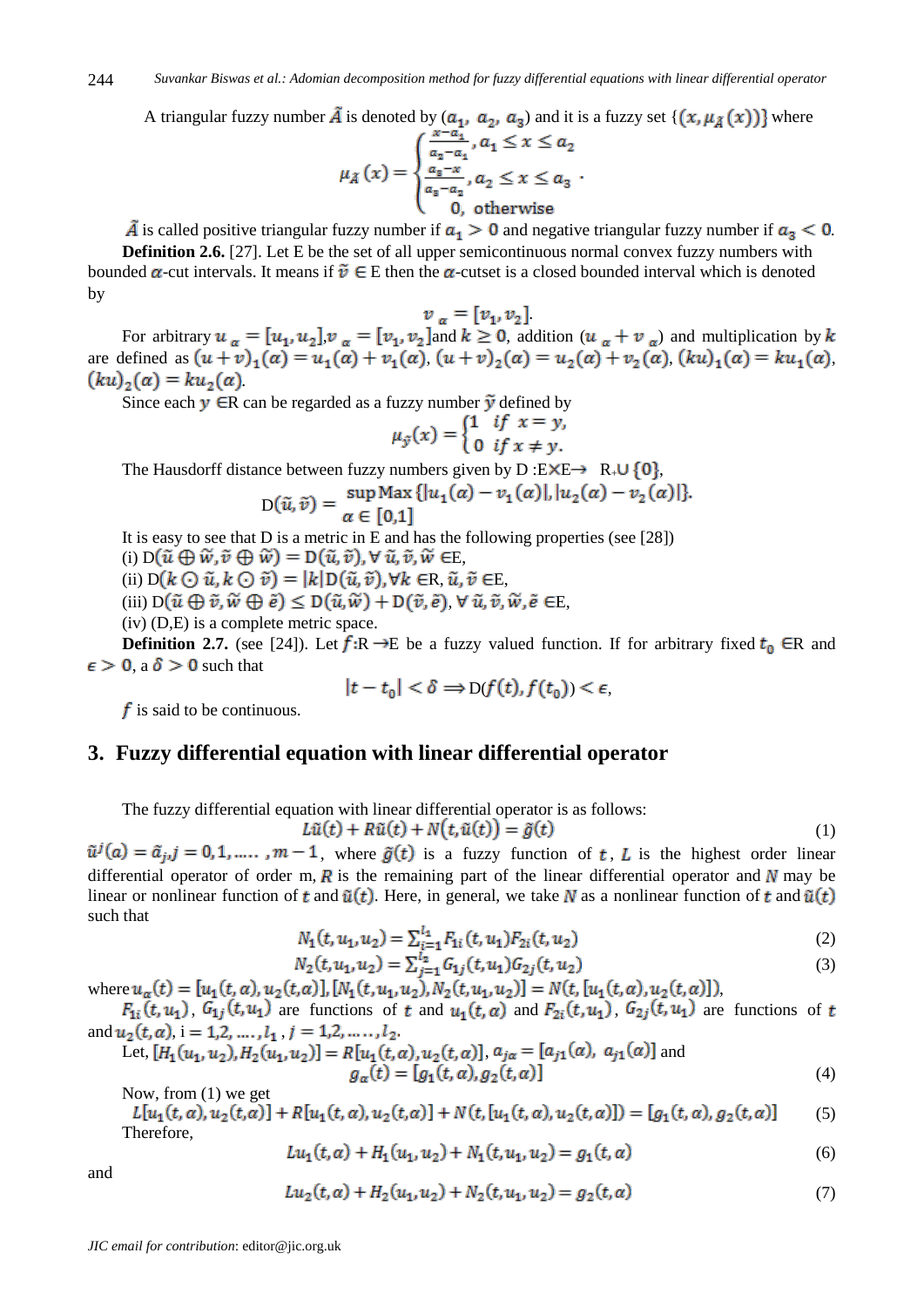Applying the inverse operator  $L^{-1}$  of L on both sides of (6) and (7) we get

$$
u_1(t, \alpha) = \sum_{j=0}^{m-1} a_{j1} \frac{x^j}{(j)!} + L^{-1} g_1(t, \alpha) - L^{-1} H_1(u_1, u_2) - L^{-1} N_1(t, u_1, u_2)
$$
(8)

$$
u_2(t,\alpha) = \sum_{j=0}^{m-1} a_{j2} \frac{x^j}{(j)!} + L^{-1} g_2(t,\alpha) - L^{-1} H_2(u_1, u_2) - L^{-1} N_2(t, u_1, u_2)
$$
(9)

The Adomian decomposition method assume an infinite series solution for the unknown functions  $u_1(t, \alpha)$  and  $u_2(t, \alpha)$ , given by

$$
u_1(t, \alpha) = \sum_{n=0}^{\infty} u_{1n}(t, \alpha) \tag{10}
$$

$$
u_2(t, \alpha) = \sum_{n=0}^{\infty} u_{2n}(t, \alpha)
$$
 (11)

The nonlinear functions  $F_{1i}(t, u_1), F_{2i}(t, u_2), G_{1j}(t, u_1), G_{2j}(t, u_2)$  into an infinite series of polynomials given by

$$
F_{1i}(t, u_1) = \sum_{n=0}^{\infty} A_{1in}
$$
\n
$$
F_{1i}(t, u_1) = \sum_{n=0}^{\infty} A_{1in}
$$
\n(12)

$$
F_{1i}(t, u_1) = \sum_{n=0}^{\infty} A_{1in}
$$
  
\n
$$
F_{2i}(t, u_2) = \sum_{n=0}^{\infty} A_{2in}
$$
  
\n
$$
G_{1i}(t, u_1) = \sum_{n=0}^{\infty} B_{1in}
$$
  
\n(13)

$$
G_{1j}(t, u_1) = \sum_{n=0}^{\infty} B_{1jn}
$$
  
\n
$$
G_{2j}(t, u_2) = \sum_{n=0}^{\infty} B_{2jn}
$$
\n(14)

where  $A_{1in}$ ,  $A_{2in}$ ,  $B_{1in}$ ,  $B_{2in}$  are the so-called Adomian polynomial defined by

$$
A_{1in} = \frac{1}{n!} \left[ \frac{a^n}{d\lambda^n} F_{1i} \left( t, \sum_{k=0}^n \lambda^k u_{1k} \right) \right]_{\lambda=0},\tag{16}
$$

$$
A_{2in} = \frac{1}{n!} \left[ \frac{u}{d\lambda^n} F_{2i} \left( t, \sum_{k=0}^n \lambda^k u_{2k} \right) \right]_{\lambda=0},\tag{17}
$$

$$
B_{1jn} = \frac{1}{n!} \left[ \frac{u}{d\lambda^n} G_{1j} \left( t, \sum_{k=0}^n \lambda^k u_{1k} \right) \right]_{\lambda=0},\tag{18}
$$

$$
B_{2jn} = \frac{1}{n!} \left[ \frac{a^{n}}{d\lambda^{n}} G_{2j}(t, \sum_{k=0}^{n} \lambda^{k} u_{2k}) \right]_{\lambda=0},\tag{19}
$$

 $i = 1, 2, \ldots, l_1, j = 1, 2, \ldots, l_2, n \ge 0.$ 

We can see that  $A_{1i0}$  and  $B_{1j0}$  depend only on  $u_{10}$ ,  $A_{1i1}$  and  $B_{1j1}$  depend only on  $u_{10}$  and  $u_{11}$ , and so on.

Similarly,  $A_{2i0}$  and  $B_{2j0}$  depend only on  $u_{20}$ ,  $A_{2i1}$  and  $B_{2j1}$  depend only on  $u_{20}$  and  $u_{21}$ , and so on. Where  $i = 1, 2, ..., l_1$ ,  $j = 1, 2, ..., l_2$ .

Using the Adomian decomposition method we set the recurrence relation as follows:

$$
u_{10} = L^{-1}g_1(t,\alpha) + \sum_{j=0}^{m-1} a_{j1} \frac{x^j}{(j)!}
$$
\n(20)

$$
u_{20} = L^{-1}g_2(t, \alpha) + \sum_{j=0}^{m-1} a_{j2} \frac{x^j}{(j)!}
$$
  
\n
$$
u_{11} = -L^{-1}H_1(u_{10}, u_{20}) - L^{-1} \sum_{i=1}^{m} A_{1i0} A_{2i0}
$$
\n(21)

$$
u_{11} = L^{-1}H_2(u_{10}, u_{20}) - L^{-1}\sum_{i=1}^{l} B_{1j0}B_{2j0}
$$
  
\n
$$
u_{12} = -L^{-1}H_1(u_{11}, u_{21}) - L^{-1}\sum_{i=1}^{m} B_{1j0}B_{2j0}
$$
  
\n
$$
u_{22} = -L^{-1}H_2(u_{11}, u_{21}) - L^{-1}\sum_{i=1}^{l} B_{1j1}B_{2j1}
$$

. . .

$$
u_{1k+1} = -L^{-1}H_1(u_{1k}, u_{2k}) - L^{-1}\sum_{i=1}^m A_{1ik}A_{2ik}
$$
  
\n
$$
u_{2k+1} = -L^{-1}H_2(u_{1k}, u_{2k}) - L^{-1}\sum_{j=1}^l B_{1jk}B_{2jk}, k \ge 0
$$
\n(23)

Then, we define the nth term approximation to the solution  $u_{\alpha}(t) = [u_1(t, \alpha), u_2(t, \alpha)]$  by where,  $\psi_{n1}(t, \alpha) = \sum_{i=0}^{n-1} u_{1i}(t, \alpha), \psi_{n2}(t, \alpha) = \sum_{i=0}^{n-1} u_{2i}(t, \alpha)$ . Hence,  $\lim_{n\to\infty} \psi_{n1}(t, \alpha) = u_1(t, \alpha)$  and  $\lim_{n\to\infty} \psi_{n2}(t, \alpha) = u_2(t, \alpha)$ .

#### **4. Numerical examples**

#### **Example 4.1**

Let us consider the fuzzy differential equation of the following form

$$
\frac{d^2u}{dt^2} + \frac{du}{dt} = e^t
$$

with initial conditions

$$
u_{\alpha}(0) = [1 + \alpha, 3 - \alpha]
$$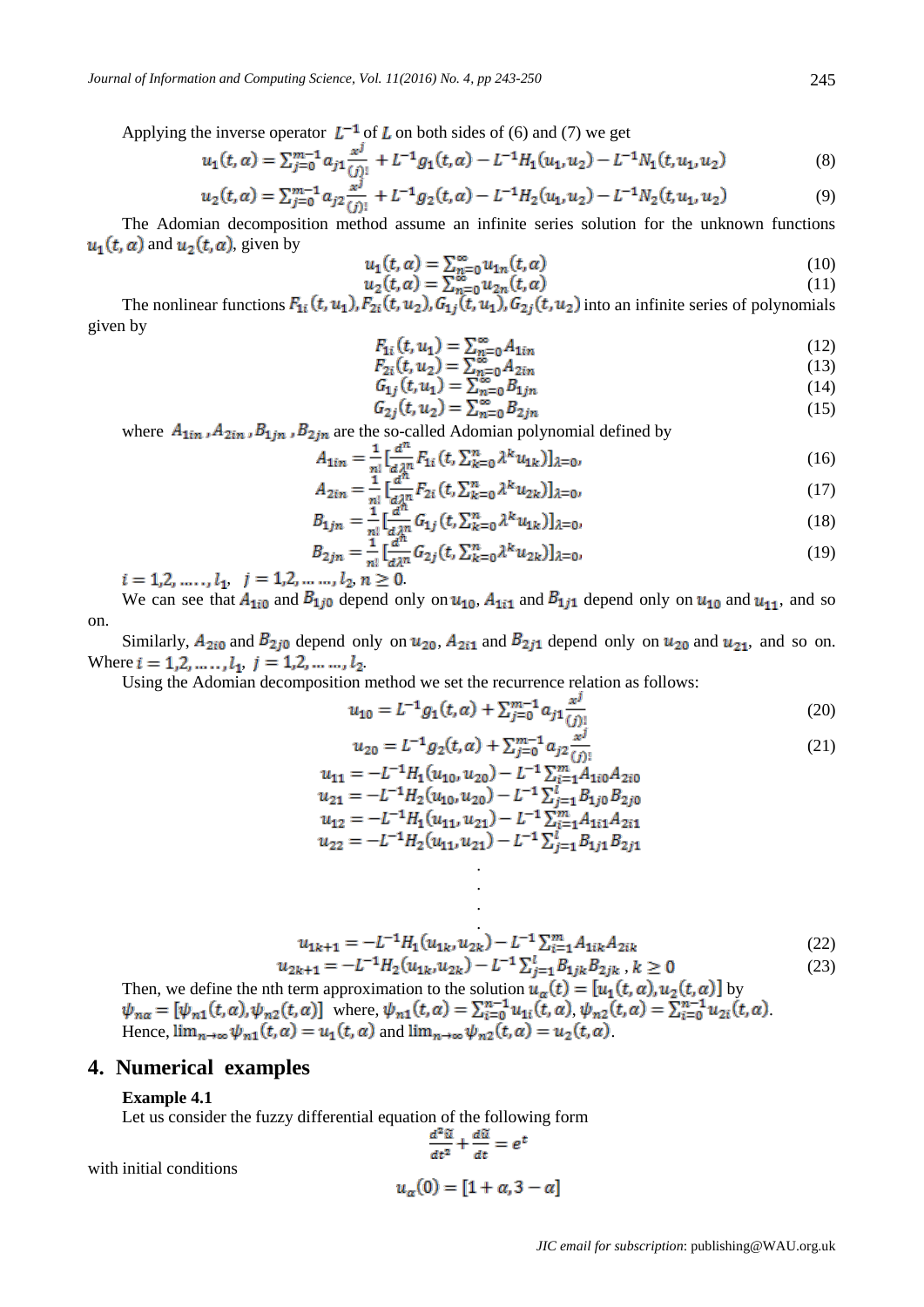$$
u_{\alpha}^{\prime}(0)=[\alpha,2-\alpha]
$$

The exact solution, given by classical solution method, is

$$
u_1(t, \alpha) = \cosh t + 2\alpha - \alpha e^{-t}
$$
  
\n
$$
u_2(t, \alpha) = \sinh t + (\alpha - 1)e^{-t} + 4 - 2\alpha
$$
 (25)

Now we will use ADM to find the approximate solution. The equation is

$$
\frac{\frac{d^2u_1}{dt^2}}{\frac{d^2u_2}{dt^2}} = e^t - \frac{\frac{du_1}{dt}}{\frac{du_2}{dt}}
$$

with the initial conditions

$$
u_1(0, \alpha) = 1 + \alpha \quad u_2(0, \alpha) = 3 - \alpha
$$
  

$$
u_1'(0, \alpha) = \alpha \quad u_2'(0, \alpha) = 2 - \alpha
$$

Here,  $L \equiv \frac{d^2}{dt^2}$  and by operating the two sides of the above equation with the inverse operator (namely  $L^{-1}(*) \equiv \iint(*)dt dt$  and using the initial conditions, we get

$$
u_1(t, \alpha) = e^t + 2\alpha t + \alpha - \int_0^t u_1(x, \alpha) dx
$$
  

$$
u_2(t, \alpha) = e^t + (4 - 2\alpha)t + (2 - \alpha) - \int_0^t u_2(x, \alpha) dx
$$

Now applying the ADM we get

$$
u_{10}(t, \alpha) = e^{t} + 2\alpha t + \alpha
$$
  
\n
$$
u_{20}(t, \alpha) = e^{t} + (4 - 2\alpha)t + (2 - \alpha)
$$
  
\n
$$
u_{1k+1}(t, \alpha) = -\int_{0}^{t} u_{1k}(x, \alpha) dx \quad k \ge 0
$$
  
\n
$$
u_{2k+1}(t, \alpha) = -\int_{0}^{t} u_{2k}(x, \alpha) dx \quad k \ge 0.
$$

On substituting and solving the above equation, we obtain the approximate solution after four iterations

as

$$
u_{10}(t, \alpha) + u_{11}(t, \alpha) + u_{12}(t, \alpha) + u_{13}(t, \alpha)
$$
  
= 1 + \alpha + \alpha t +  $\frac{(1-\alpha)}{2}t^2 + \frac{\alpha}{2}t^3 + \frac{\alpha}{12}t^4$   

$$
u_{20}(t, \alpha) + u_{21}(t, \alpha) + u_{22}(t, \alpha) + u_{23}(t, \alpha)
$$
  
= (3 - \alpha) + (2 - \alpha)t +  $\frac{(\alpha - 1)}{2}t^2 + \frac{(2-\alpha)}{2}t^3 + \frac{(2-\alpha)}{12}t^4$ 

The comparison between the exact and approximate solutions at  $t = 1$  for some  $\alpha \in [0,1]$  has been shown at table 1, 2, 3 and 4. We have calculated all data for Table 1, Table 2 and Fig.1 by using MATLAB

| α              |        | $\cdot$ |        | ۰∪     | .о     |        |
|----------------|--------|---------|--------|--------|--------|--------|
| u,             | 1.5431 | 1.8695  | 2.1959 | 2.5224 | 2.8488 | 3.1752 |
| u <sub>2</sub> | 4.8073 | 4.4809  | 4.1545 | 3.8280 | 3.5016 | 3.1752 |

Table 1: **Exact solution** at  $t = 1$  for Example 1.

| Table 2: <b>Approximate solution</b> at $t = 1$ for Example 1. |  |  |
|----------------------------------------------------------------|--|--|
|                                                                |  |  |

| . .            |        |                          |        |        |           |        |
|----------------|--------|--------------------------|--------|--------|-----------|--------|
| α              |        | $\overline{\phantom{0}}$ |        |        | $\cdot$ o |        |
| и              | 1.5000 | .8167                    | 2.1333 | 2.4500 | 2.7667    | 3.0833 |
| u <sub>2</sub> | 4.6667 | 4.3500                   | 4.0333 | 3.7167 | 3.4000    | 3.0833 |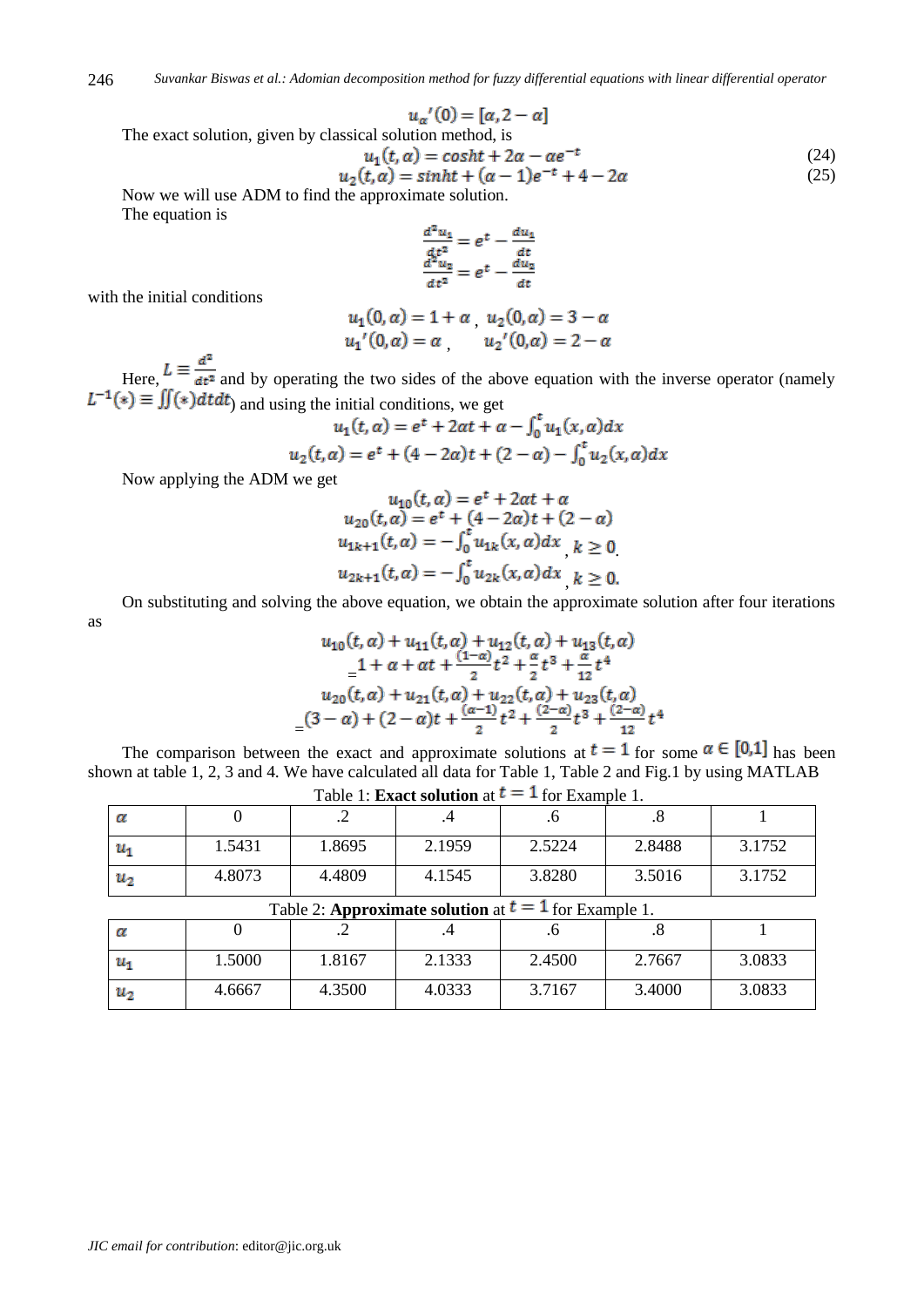

Fig.1 represents the plots of the exact solution  $\tilde{u}$  and the approximate solution  $\bar{\psi}_4$  at the point  $x = 1$  for Example 1.

We have also checked that for  $\alpha = 0.2$ , 0.4, .6 and 8, respectively, as the number of iteration increases, the maximal errors become gradually smaller and approach zero. For example, for  $\alpha = .4$ , we plot the curves of the error functions in Fig.2 and Fig.3 by using Mathematica 9.



Fig.2 represents the plots of the error functions  $E_{n1} = |u_1 - \psi_{n1}|$  for  $n = 2, 3$  and 4 for  $\alpha = .4$  for Example 1.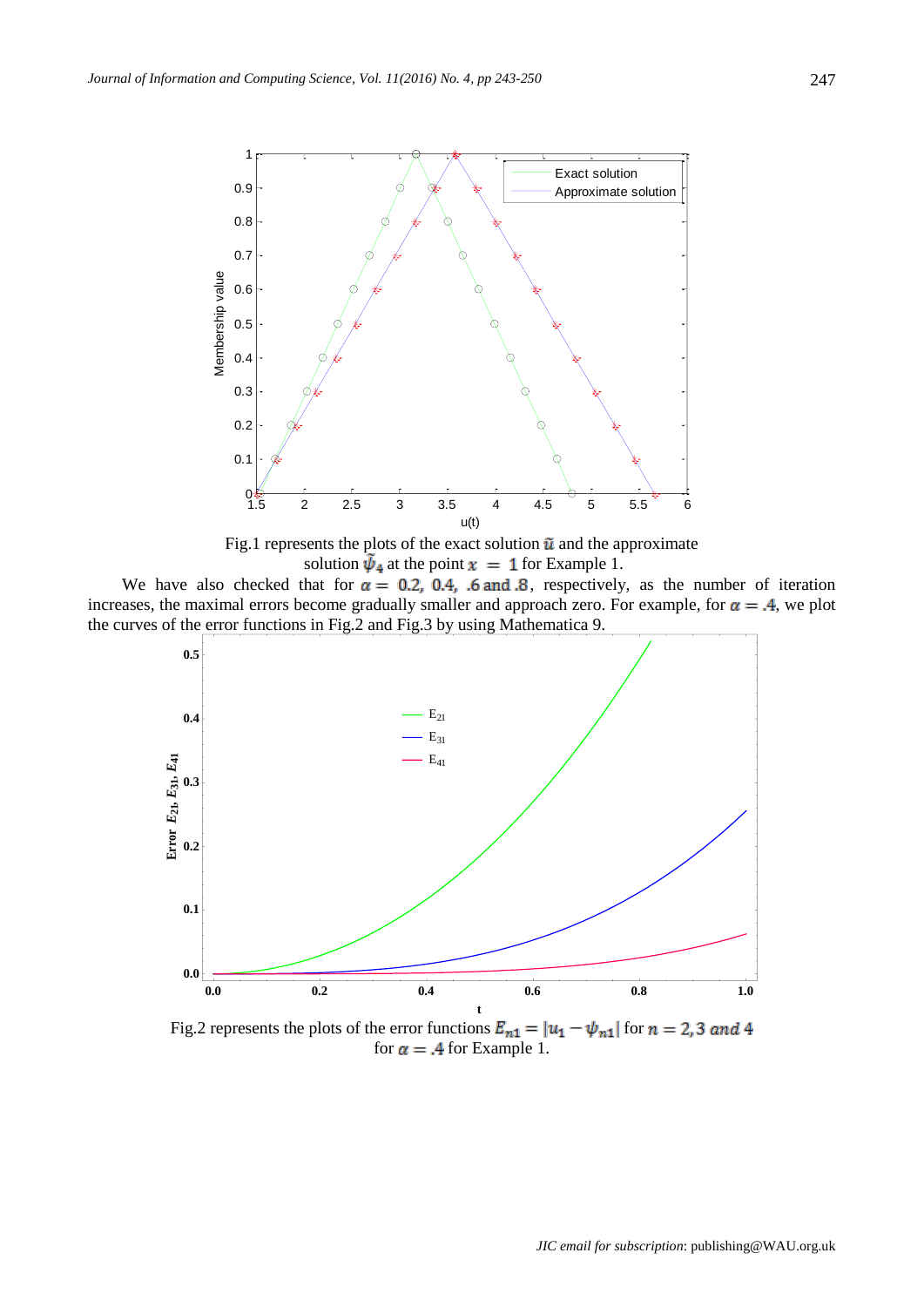



#### **Example 4.2**

Let us consider the fuzzy differential equation of the following form

$$
\frac{d^2\tilde{u}}{dt^2} - 2\frac{d\tilde{u}}{dt} + \tilde{u} = \tilde{a}
$$
 where  $\tilde{a} = (-1, 0, 1)$  i.e.  $a_{\alpha} = [\alpha - 1, 1 - \alpha]$ 

with initial conditions

$$
u_{\alpha}(0) = [1 + \alpha, 3 - \alpha]
$$
  

$$
u_{\alpha}'(0) = [\alpha, 2 - \alpha]
$$

The exact solution, given by classical solution method, is

$$
u_1(t, \alpha) = (2 - t)e^t + (\alpha - 1)te^{-t} + (\alpha - 1)
$$
  

$$
u_2(t, \alpha) = (2 - t)e^t - (\alpha - 1)te^{-t} - (\alpha - 1)
$$

Now we will use ADM to find the approximate solution. The equation is

$$
\frac{d^2 u_1}{dt^2} = (\alpha - 1) + 2\frac{du_2}{dt} - u_1
$$

$$
\frac{d^2 u_2}{dt^2} = (1 - \alpha) + 2\frac{du_1}{dt} - u_2
$$

with the initial conditions

$$
u_1(0, \alpha) = 1 + \alpha \quad u_2(0, \alpha) = 3 - \alpha
$$
  

$$
u_1'(0, \alpha) = \alpha \quad u_2'(0, \alpha) = 2 - \alpha
$$

Here,  $\frac{d}{dt} - \frac{d}{dt}$  and by operating the two sides of the above equation with the inverse operator (namely, ) and using the initial conditions, we get

$$
u_1(t, \alpha) = (1 + \alpha) + \int_0^t [(3\alpha - 6) + (\alpha - 1)x] dx + 2 \int_0^t u_2(x, \alpha) dx - \int_0^t \int_0^x u_1(s, \alpha) ds dx
$$
  

$$
u_2(t, \alpha) = (3 - \alpha) + \int_0^t [-3\alpha + (1 - \alpha)x] dx + 2 \int_0^t u_1(x, \alpha) dx - \int_0^t \int_0^x u_2(s, \alpha) ds dx
$$

Now applying the ADM we get

$$
u_{10}(t, \alpha) = (1 + \alpha) + \int_0^t [(3\alpha - 6) + (\alpha - 1)x] dx
$$
  
\n
$$
u_{20}(t, \alpha) = (3 - \alpha) + \int_0^t [-3\alpha + (1 - \alpha)x] dx
$$
  
\n
$$
u_{1k+1}(t, \alpha) = 2 \int_0^t u_{2k}(x, \alpha) dx - \int_0^t \int_0^x u_{1k}(s, \alpha) ds dx \quad k \ge 0
$$
  
\n
$$
u_{2k+1}(t, \alpha) = 2 \int_0^t u_{1k}(x, \alpha) dx - \int_0^t \int_0^x u_{2k}(s, \alpha) ds dx \quad k \ge 0
$$

On substituting and solving the above equation, we obtain the approximate solution after six iterations as  $\frac{u_{10}(t, \alpha) + u_{11}(t, \alpha) + u_{12}(t, \alpha) + u_{13}(t, \alpha) + u_{14}(t, \alpha) + u_{15}(t, \alpha)}{((1 + \alpha)(1 + 3\frac{t^2}{2!} + 5\frac{t^4}{4!} - 61\frac{t^6}{6!} - 39\frac{t^8}{8!} - \frac{t^{10}}{10!}) + (3\alpha - 6)(t + 3\frac{t^8}{3!} + 5\frac{t^5}{5!} - 61\frac{t^7}{7!} - 39\frac{t^9}{9!} - \frac{t^{11}}{11$ 

*JIC email for contribution*: editor@jic.org.uk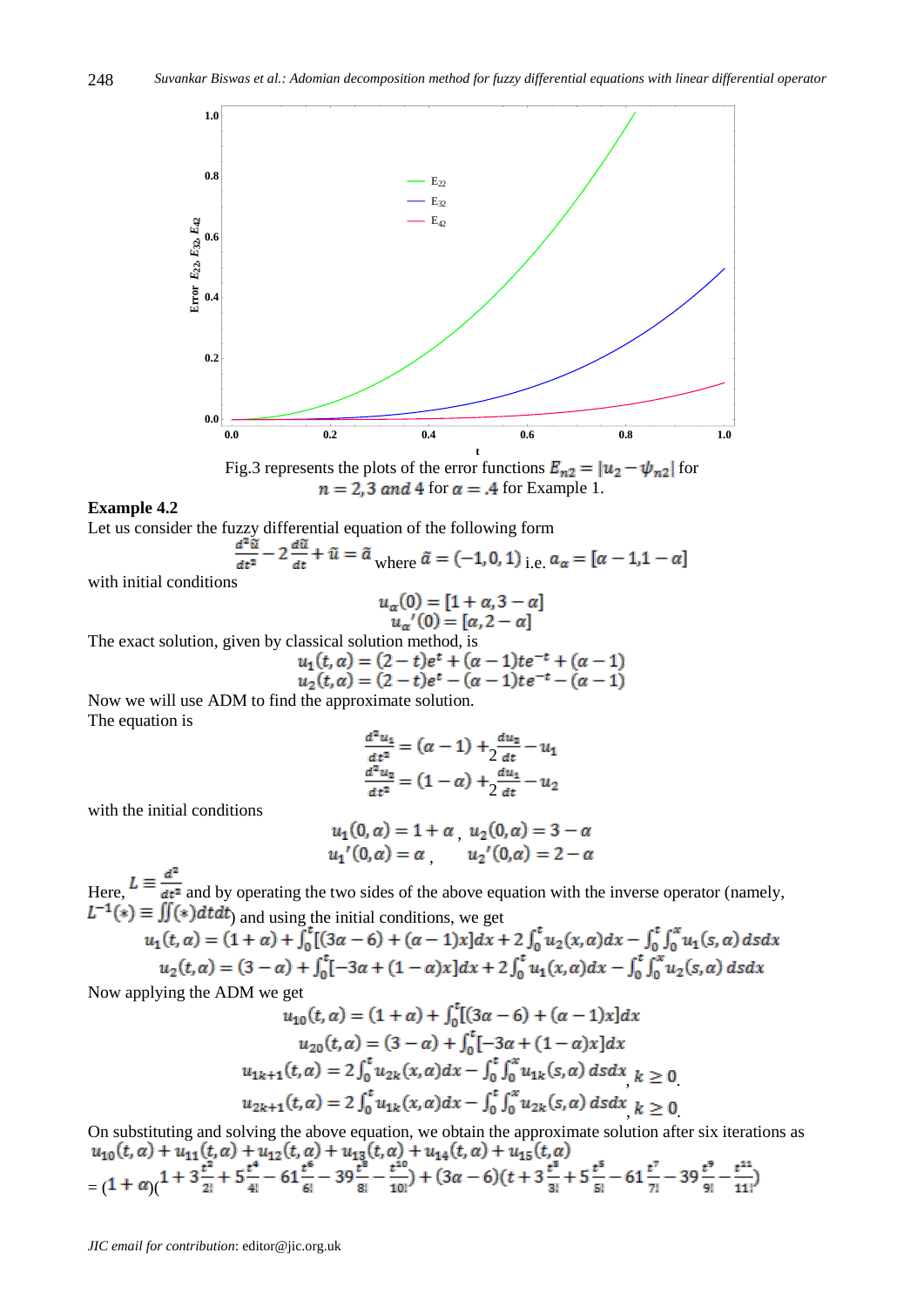$$
+( \alpha -1) \left(\frac{t^2}{2!}+3\frac{t^4}{4!}+5\frac{t^6}{6!}-61\frac{t^8}{8!}-39\frac{t^{10}}{10!}-\frac{t^{12}}{12!}\right)+ (3-\alpha) (2t+4\frac{t^8}{3!}+6\frac{t^5}{5!}+72\frac{t^7}{7!}+10\frac{t^9}{9!})-\alpha \left(2\frac{t^2}{2!}+4\frac{t^4}{4!}+6\frac{t^6}{6!}+72\frac{t^8}{8!}+10\frac{t^{10}}{10!}\right) + (1-\alpha) (2\frac{t^8}{3!}+4\frac{t^5}{5!}+6\frac{t^7}{7!}+72\frac{t^9}{9!}+10\frac{t^{11}}{11!})u_{20}(t,\alpha)+u_{21}(t,\alpha)+u_{22}(t,\alpha)+u_{23}(t,\alpha)+u_{24}(t,\alpha)+u_{25}(t,\alpha) =(3-\alpha) (1+3\frac{t^2}{2!}+5\frac{t^4}{4!}-61\frac{t^6}{6!}-39\frac{t^8}{8!}-\frac{t^{10}}{10!})-3\alpha (t+3\frac{t^8}{8!}+5\frac{t^5}{5!}-61\frac{t^7}{7!}-39\frac{t^9}{9!}-\frac{t^{11}}{11!})+(1-\alpha) (\frac{t^2}{2!}+3\frac{t^4}{4!}+5\frac{t^6}{6!}-61\frac{t^8}{8!}-39\frac{t^{10}}{10!}-\frac{t^{12}}{12!})+(1+\alpha) (2t+4\frac{t^8}{8!}+6\frac{t^5}{5!}+72\frac{t^7}{7!}+10\frac{t^9}{9!})+(3\alpha-6) (2\frac{t^2}{2!}+4\frac{t^4}{4!}+6\frac{t^6}{6!}+72\frac{t^8}{8!}+10\frac{t^{10}}{10!})+(\alpha-1) (2\frac{t^8}{3!}+4\frac{t^5}{5!}+6\frac{t^7}{7!}+72\frac{t^9}{9!}+10\frac{t^{
$$

The comparison between the exact and approximate solutions at  $t = 1$  for some  $\alpha \in [0,1]$  has been shown at table 5, 6, 7 and 8. We have calculated all for Table 3, Table 4 and Fig.4 data by using MATLAB

| Table 3: <b>Exact solution</b> at $t = 1$ for Example 2. |        |        |        |        |        |        |
|----------------------------------------------------------|--------|--------|--------|--------|--------|--------|
|                                                          |        | . .    |        |        |        |        |
| и                                                        | 1.3504 | 1.6240 | 1.8976 | 2.1711 | 2.4447 | 2.7183 |
| и,                                                       | 4.0862 | 3.8126 | 3.5390 | 3.2654 | 2.9919 | 2.7183 |

| Table 4: <b>Approximate solution</b> at $t = 1$ for Example 2. |        |        |        |        |        |        |  |
|----------------------------------------------------------------|--------|--------|--------|--------|--------|--------|--|
|                                                                |        |        |        |        |        |        |  |
| и                                                              | 1.3765 | 1.6189 | 1.8613 | 2.1037 | 2.3461 | 2.5885 |  |
| $u_2$                                                          | 3.8005 | 3.5581 | 3.3157 | 3.0733 | 2.8309 | 2.5885 |  |



Fig.4 represents the plots of the exact solution  $\tilde{u}$  and the approximate solution  $\bar{\psi}_6$  at the point  $x = 1$  for Example 2.

## **5. Conclusion**

In this paper we presented fuzzy differential equation with linear differential operator which can be of any order and it also involves nonlinear functional. So our solution procedure gives the solutions of a large area of problems involving fuzzy differential equations. Note that we used ADM which gives solution even for some nonlinear problems that can't be solved by classical methods. Future research work will be try to solve any kind of fuzzy differential equations by improving and using ADM or any other method.